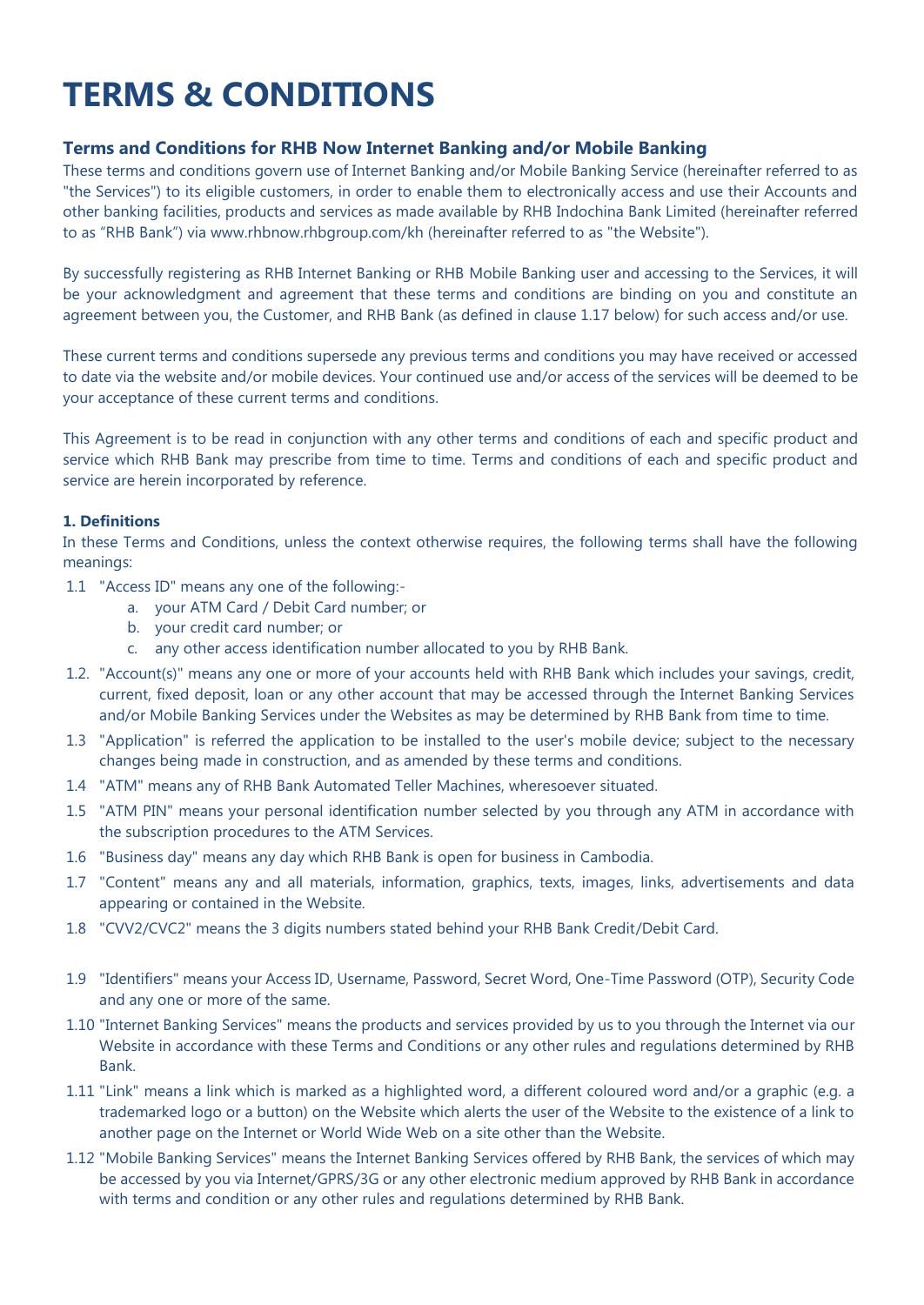- 1.13 Mobile device means the mobile device or such other communication device which is used to access the Mobile Banking service.
- 1.14 "One Time Password (OTP)" means the unique alphanumeric code that is only valid for a single transaction when you perform any high risk transaction. The OTP will be sent together with Security Code via SMS to your registered handphone number. You have to make sure that the Security Code displayed on the Confirmation Page is an exact match with the Security Code sent via SMS before entering your OTP to complete the transaction.
- 1.15 "Password" means the string of alphanumeric characters selected by you which, being unique to you and known only to you and RHB Bank's computer system, authenticates your SignOn ID whenever you access the Internet Banking Services and/or Mobile Banking Services and together with your SignOn ID constitutes the other part of your electronic signature.
- 1.16 "Personal Financial Management (PFM)" means application that is offered to eligible customer to assist them to plan and manage your financial. PFM is able to categorize transactions and add accounts from multiple institutions into a single view which will includes data visualizations such as cash flow, spending trends, goals, net worth, and debt management.
- 1.17 "RHB Bank" means RHB Indochina Bank Limited (Company No: 00001812), a public limited company incorporated under the laws of the Kingdom of Cambodia and licensed to undertake banking business by the National Bank of Cambodia, having its registered office at No. 263, Preah Ang Duong Street, Sangkat Wat Phnom, Khan Daun Penh, Phnom Penh, Cambodia.
- 1.18 "Service" or "Services" means the products and services provided by us through the Internet via our Website and/or Internet Banking Services offered by RHB Bank which may be accessed by you via internet/GPRS/3G or any other electronic medium approved by RHB Bank in accordance with the terms and condition or any other rules and regulations determined by RHB Bank.
- 1.29 "Service Provider" means the service provider for the PFM Services.
- 1.20 "Secret Word" means the string of alphanumeric characters selected by you which, being unique to you and known only to you and RHB Bank's computer system, will be displayed on screen after you have entered your Login Username. This is the mutual authentication function used by RHB Bank to verify that the login page is from a genuine RHB Bank's site.
- 1.21 "Security Code" means the unique 6 digit code that will be displayed on the 'Confirmation Page' for any high risk transaction and will also be sent via SMS to your registered handphone number. You have to make sure that the Security Code displayed on Confirmation Page is an exact match with the Security Code sent via SMS.
- 1.22 "Standard Terms" means RHB Bank's existing standard terms and conditions governing RHB Bank's usual Accounts, products, services and items, whether or not such products, services or items are accessed or offered through or in the Internet Banking Services and/or Mobile Banking Services.
- 1.23 "Terms and Conditions" means these Terms and Conditions For Access and Use of the Internet Banking Services and/or Mobile Banking Services as modified from time to time.
- 1.24 "Username" means the name made up of a string of characters selected by you which, being unique to you, constitutes one part of your electronic signature hereunder and is the only means by which to allow RHB Bank's Internet Banking system to identify you and your Account(s) when you access the Internet Banking Services and/or Mobile Banking Services"
- 1.25 Use of the expressions "we", "us" "RHB" and "our" means RHB Bank.
- 1.26 Use of the expressions "you", "your" or "yourself" means respective RHB Bank's customer in whose name one or more account is held by RHB Bank and each person who uses or is authorized to use a sign on ID, Internet Banking and/or Mobile Banking password or other means of access as may be established or approved by RHB Bank.
- 1.27 "Website" means RHB Bank's website at http://www.rhbgroup.com/cambodia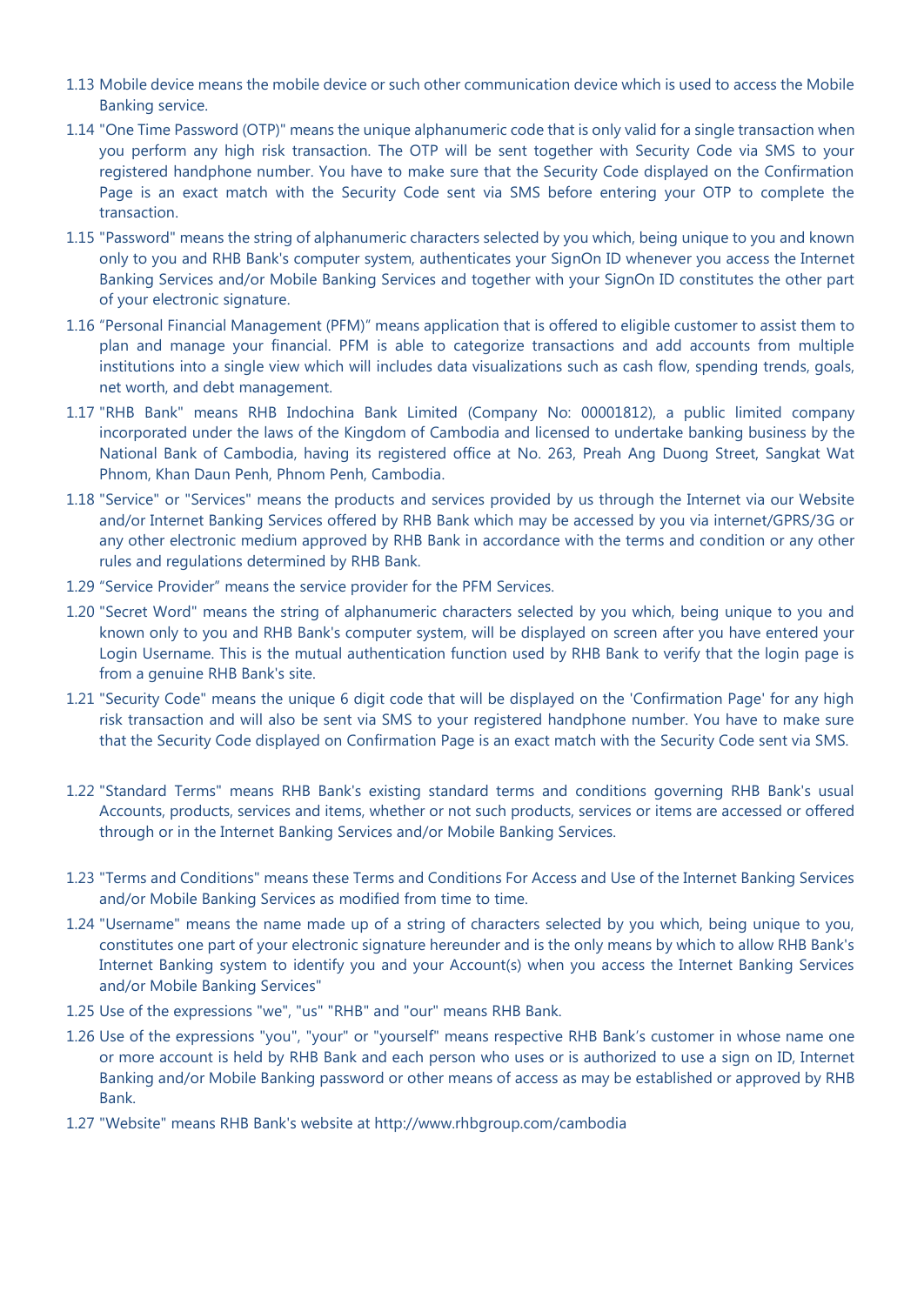## **2. Getting started to enroll and access to RHB Internet Banking and/or Mobile Banking**

- 2.1 Subject to the terms and conditions herein, RHB Internet Banking and/or Mobile Banking is made available for application and enrolment to any customers who already have an existing savings/current account and/or debit/credit card account with RHB Bank and which account is valid whenever the Service is accessed and/or used, performing a one-time online registration at the Website to start using the Services. Notwithstanding the above, we may at our absolute discretion refuse registration to any first-time access customer and/or change the eligibility criteria above without giving any reason.
- 2.2 For online registration at the Website to use RHB Internet Banking service, an Access ID and its required information such as ATM/Debit Card PIN or Credit Card CVV2 will be required. Thereafter, you will create your own Username, Password and Secret Word to access the Services.
- 2.3 Upon successfully registering with RHB Internet Banking; you may use the same SignOn ID and Password to access Mobile Banking.
- 2.4 Upon enrollment and accessing Mobile Banking, you shall be deemed to have read, understood and agreed to be bound by the terms and conditions and you further acknowledge and accept all inherent risks associated in conducting any transactions over the Internet/GPRS/3G or such other electronic medium approved by RHB Bank.
- 2.5 All your Accounts (including your joint accounts) that are linked to an Access ID will be automatically linked and accessible under the Services via your Username, subject to a maximum number of Accounts as may be prescribed by RHB Bank from time to time. You may initiate to link new Accounts to or delete existing Accounts from your Username by using the 'Manage Account' function made available via Internet Banking. You understand and acknowledge therefore that you will strictly observe your obligations under Clauses 4 and 6 hereunder, and that RHB Bank shall not be responsible for any loss or damages suffered by you howsoever arising from your nonobservance thereof. Further, notwithstanding anything herein to the contrary, and notwithstanding your personal compliance with the subscription procedures of the Services, RHB Bank is entitled (but is not obligated) to restrict your access to the Services until RHB Bank has received the written consent of your joint accountholder (if applicable) for your access to and use of the Services.
- 2.6 You are required to provide, true, accurate current and complete information about yourself and your accounts maintained at other web sites and you agree to not misrepresent your identity or your account information. You agree to keep your account information up to date and accurate, and to notify us in the event that they have changed, and that RHB Bank shall not be responsible for any loss or damages suffered by you howsoever arising from your non-observance thereof. Further, notwithstanding anything herein to the contrary, and notwithstanding your personal compliance with the subscription procedures of the Services, RHB Bank is entitled (but is not obligated) to restrict your access to the Services until RHB Bank has received the written consent of your joint accountholder (if applicable) for your access to and use of the Services.

# **3. Services (includes all Fund Transfer services, Bill Payments, Prepaid Reloads, Viewing of Accounts etc)**

- 3. You must keep your Accounts in sufficient funds to enable RHB Bank to complete any instructions to debit your
- 1 account and effect a transfer of funds.
	- 3.1.1 Services offered by RHB Internet Banking
		- Transfer between your own accounts (including joint accounts)
		- Transfers to a third party (Open and Favorite Transfer)
		- Bill payments (Open and Favorite Payment)
		- Prepaid Services (Open and Favorite Prepaid Reload)
		- Foreign Telegraphic Transfer
		- Interbank Transfer (Open and Favorite Transfer)
		- Fixed Deposit (Placement, Upliftment, Withdrawal)
		- Cheque Management
			- eStatement (eStatement Management and View eStatement)
	- 3.1.2 Services offered by RHB Mobile Banking
		- Transfer between your own accounts (including joint accounts)
		- Transfers to a third party (Favorite and Open Transfer)
		- Bill payments (Favorite and Open Payment)
		- Prepaid Services (Favorite and Open Prepaid Reload)
		- Interbank Transfer (Open and Favorite Transfer)
		- E-Wallet Top Up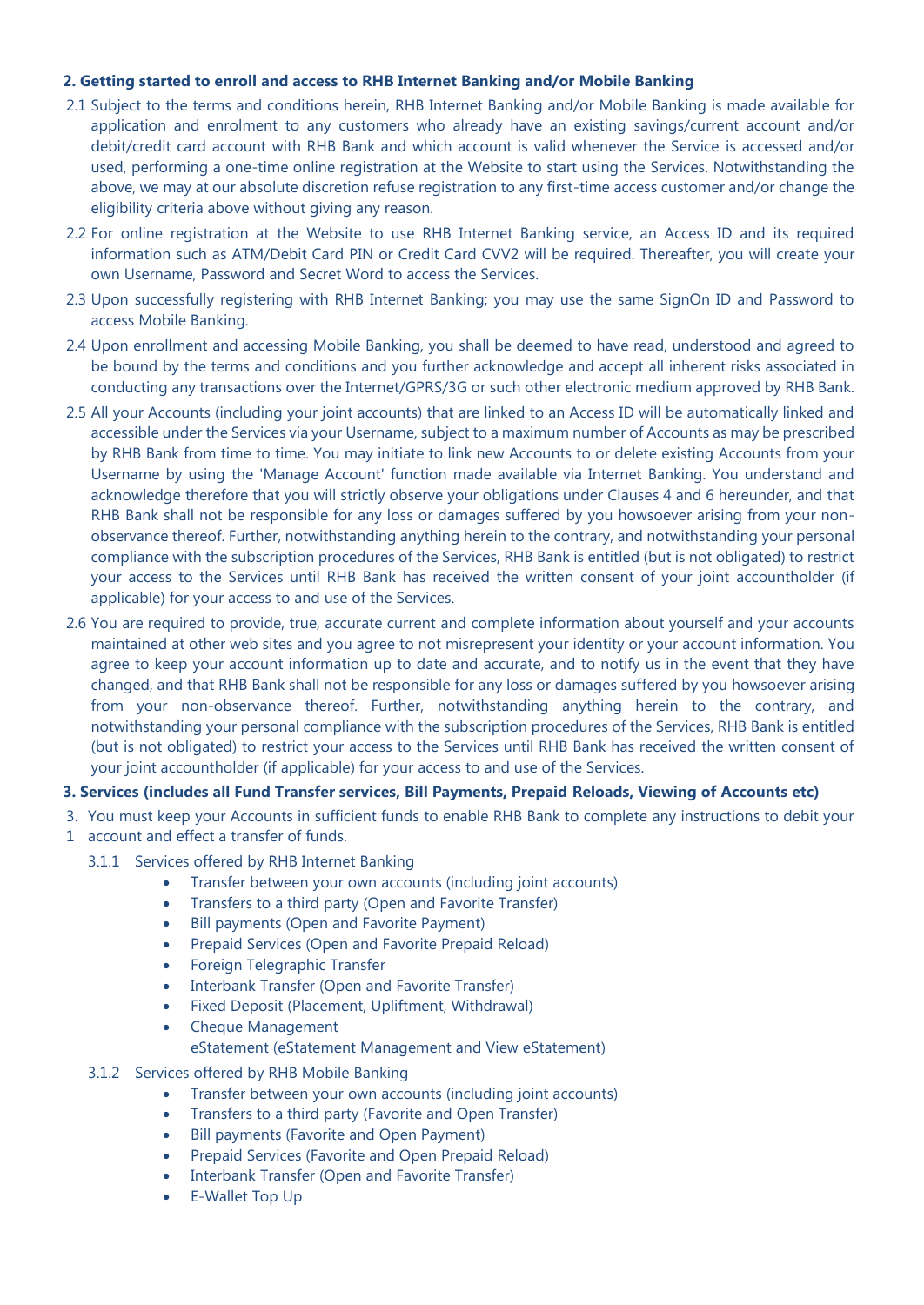Note:

- 1. Favourite transfers in RHB Mobile Banking ONLY, set up is done via RHB Internet Banking
- 2. Open transfer, payment and reload only available on iOS platform (iPhone & iPad).
- 3. The transaction types and its respective current limits imposed by RHB Internet Banking and/or Mobile Banking
- 2 are as follows:-

| <b>Transaction</b>                | <b>Default Limit</b><br>(KHR) | <b>Allowed Limit Change</b><br>(KHR) | <b>Default Limit</b><br>(USD) | <b>Allowed Limit Change</b><br>(USD) |
|-----------------------------------|-------------------------------|--------------------------------------|-------------------------------|--------------------------------------|
| Own Account Transfer              | No limit                      | 0 - No limit                         | No limit                      | 0 - No limit                         |
| <b>Other RHB Account Transfer</b> | 40,000,000                    | $0 - 200,000,000$                    | 10,000                        | $0 - 50,000$                         |
| <b>Interbank Transfer</b>         | 40,000,000                    | $0 - 200,000,000$                    | 10,000                        | $0 - 50,000$                         |
| <b>BillPay To Own Account</b>     | No limit                      | $0 - No$ limit                       | No limit                      | $0 - No$ limit                       |
| <b>BillPay To Other Biller</b>    | 2,000,000                     | $0 - 4.000.000$                      | 500                           | $0 - 1,000$                          |
| Reload                            | 400,000                       | $0 - 400,000$                        | 100                           | $0 - 100$                            |
| Foreign Telegraphic Transfer      | 20,000,000                    | $0 - 40,000,000$                     | 5,000                         | $0 - 10,000$                         |
| <b>Other Remittance -FAST</b>     | 40,000,000                    | $0 - 40,000,000$                     | 10,000                        | $0 - 10,000$                         |
| E-Wallet Top Up                   | 10,000,000                    | $0 - 10,000,000$                     | 2,500                         | $0 - 2.500$                          |
| RHB Pay Anyone™                   | 4,000,000                     | $0 - 4.000.000$                      | 1.000                         | $0 - 1,000$                          |

3. The operation of the above limits is subject always to the availability of funds in your accounts(s), and RHB Bank

- 3 hereby reserves the right to vary such limit by giving notice to you from time to time hereafter.
	- 3.3.1 RHB Bank will not be liable for any delayed or failed funds transfer. It is recommended that you allow a reasonable period of time for RHB Bank to effect your bill payments / funds transfers / remittances and / or notify you of any problem or restriction in effecting the same. RHB Bank will only be liable for funds transfers that it has confirmed in writing to you to have been effected.
	- 3.3.2 RHB Bank shall be at liberty on your behalf to make use of any independent third parties in any issuance of demand drafts, cashier's orders or in effecting any other type of remittance (such as IBG Fund Transfer and RHB-PayPal services) and shall not assume any liability for any delay, non-remittance or non-receipt of such proceeds arising on the part of such independent third parties.
	- 3.3.3 RHB Bank shall at its absolute discretion determine the order or priority of funds transfers instructed by you, and may at its absolute discretion use your overdraft facility (if applicable) to effect such funds transfers instead of another Account (if unspecified by you), and may subsequent thereto transfer funds from any of your Accounts to cover any overdrawn amount in your current account. In addition, RHB Bank shall be at liberty to effect a transfer for full settlement of all credit card payments outstanding in the event your credit card is cancelled.
	- 3.3.4 Any instructions for funds transfers is subject to any arrangement now subsisting or which may hereafter subsist between you and RHB Bank in relation to your Account or any banking accommodation afforded to you. In particular, RHB Bank hereby reserves the right to :-
		- 3.3.4.1 refuse at any time to carry out any one or more of your funds transfer instructions (whether in relation to one-off funds transfers or standing instructions/recurring bill payments) without assigning any reason therefor; and/or
		- 3.3.4.2 impose limits, restrictions or conditions on your funds transfer (whether in relation to type, currency, purpose, number, or any other aspect thereof) as may be required by RHB Bank or any relevant authority(ies) or payment service providers.

## **4. PIN and Other Security Features**

- 4.1 In order for you to access and use the Internet Banking /Mobile Banking Services, you must key in your ATM Card/Debit Card number with ATM/Debit Card PIN, or Credit Card number with CVV2 or CVC2 numbers as required when you register to use the Services for the first time at www.rhbgroup.com/cambodia.
	- 4.1.1 ATM Card / Debit Card user
		- 4.1.1.1 In order for you to access and use the Internet Banking Services to view CA/SA account or Credit Card balance and perform financial transactions, you must register your ATM Card / Debit Card when you log on to Internet Banking Services for the first time.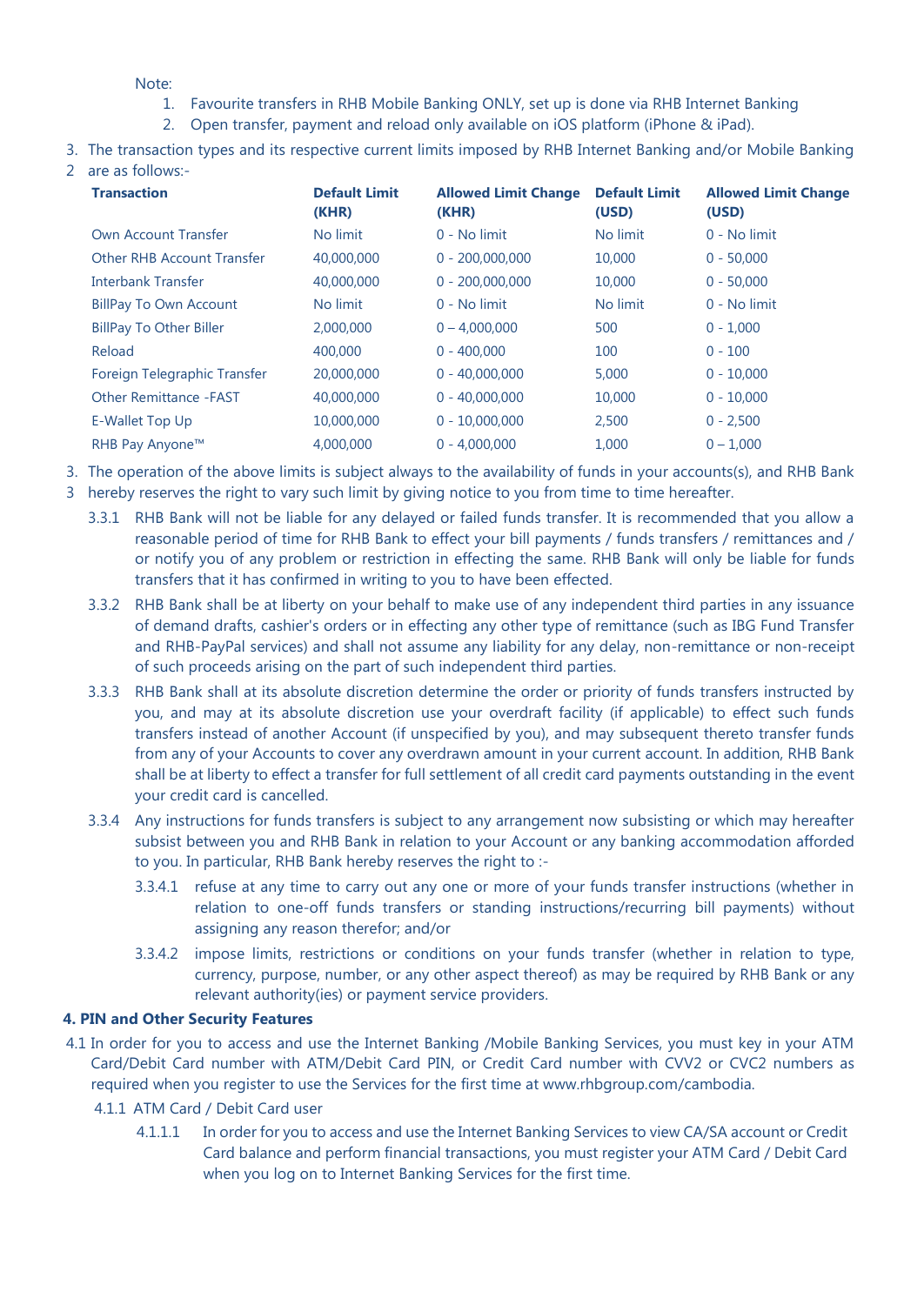- 4.1.1.2 Upon acceptance of your ATM Card / Debit Card registration, you will be required to key in your Username and Password. Upon acceptance of the aforementioned and your acceptance of these Terms and Conditions, your access to the Internet Banking Services will be activated.
- 4.1.2 Credit Card user
	- 4.1.2.1 In order for you to access and use the Internet Banking Services to view your Credit Card account balance and transaction summary, you must register your Credit Card number and CVV2/CVC2 numbers when you log on to Internet Banking Services for the first time.
	- 4.1.2.2 Upon acceptance of your Credit Card registration, you will be required to key in your Username, Password and Secret Word. Upon acceptance of the aforementioned and your acceptance of these Terms and Conditions, your access to the Internet Banking Services will be activated.
- 4.2 Thereafter, you are required to key in your Username and Password only for subsequent access to the Internet Banking /Mobile Banking Service. Secret Word verification only applicable for access to Internet Banking.
- 4.3 Upon completion of the prescribed registration and activation procedures via Internet Banking, you will be permitted to download the application for installation into your Mobile Phone and be granted the non-exclusive, non-transferable right to use the application, but based upon and subject always to your agreement to the following conditions:
	- 4.3.1 You will not use the application for any purpose other than to access your own account(s) via the Mobile Banking service on your own Mobile device;
	- 4.3.2 You will not download or install the application into a mobile device which you do not own or have exclusive control and you will not permit or enable any person to access the application, or leave your Mobile device unattended in such a manner as to enable a person to access the application.
- 4.4 To perform a financial transaction or change your personal profiles:
	- 4.4.1 You are required to register your handphone number with RHB Now Internet Banking during the First Registration. This is only a one-time process. However, if you have changed your handphone number, you are also required to re-register the handphone number as an online banking security measure.
	- 4.4.2 You are required to verify the Security Code and key in the OTP that are automatically sent to your registered mobile phone and successfully complete the requirements presented therein.
- 4.5 Mobile Banking financial transactions are only allowed for favourite transfers that you have setup via Internet Banking. One-Time Passcode is not applicable for this Service.
- 4.6 RHB Bank is entitled at any time, to invalidate or cancel any or all of your Identifiers with prior notice and you will be informed as soon as practicable thereafter. Such invalidation or cancellation will normally be effected if the integrity or security of your Identifiers is compromised or are suspected to have been compromised, or if the security and integrity of any part of the Services is threatened in any way whatsoever. However, RHB Bank is not obligated to share its reasons with you, and shall not be held liable or responsible for any loss or damage that you may suffer as a result of such invalidation or cancellation.

## **5. Notification, Alerts and Messages**

- 5.1 In order for you to receive alerts and/or notifications from RHB Bank for BillPay, Fund Transfer, and system downtime, you have to choose your preferred channel either via SMS, secure message and/or external email from your Username by using the 'Notification' function made available online.
- 5.2 You can also alert your beneficiary on the fund transfers that you have made by setting up their email and mobile number during 'Add Favourite' for Fund Transfers or 'Open Transfer' function made available via Internet Banking.
- 5.3 You agree to receive messages and push notification from RHB Bank to your registered device via Internet and RHB Now Internet Banking and Mobile Banking.
- 5.4 Your reply to RHB Now Internet Banking and Mobile Banking's messages or push notification is deemed as a valid response/instruction to RHB Bank.
- 5.5 RHB Bank shall use reasonable efforts to ensure the accuracy and validity of the Materials and Information sent by Authorised Personnel from RHB Bank. RHB Bank reserves the right at all time to vary, modify, delete or add to the material and information given, provided that RHB Bank has given to you notice of twenty one (21) calendar days.
- **6. Your Responsibilities for Security**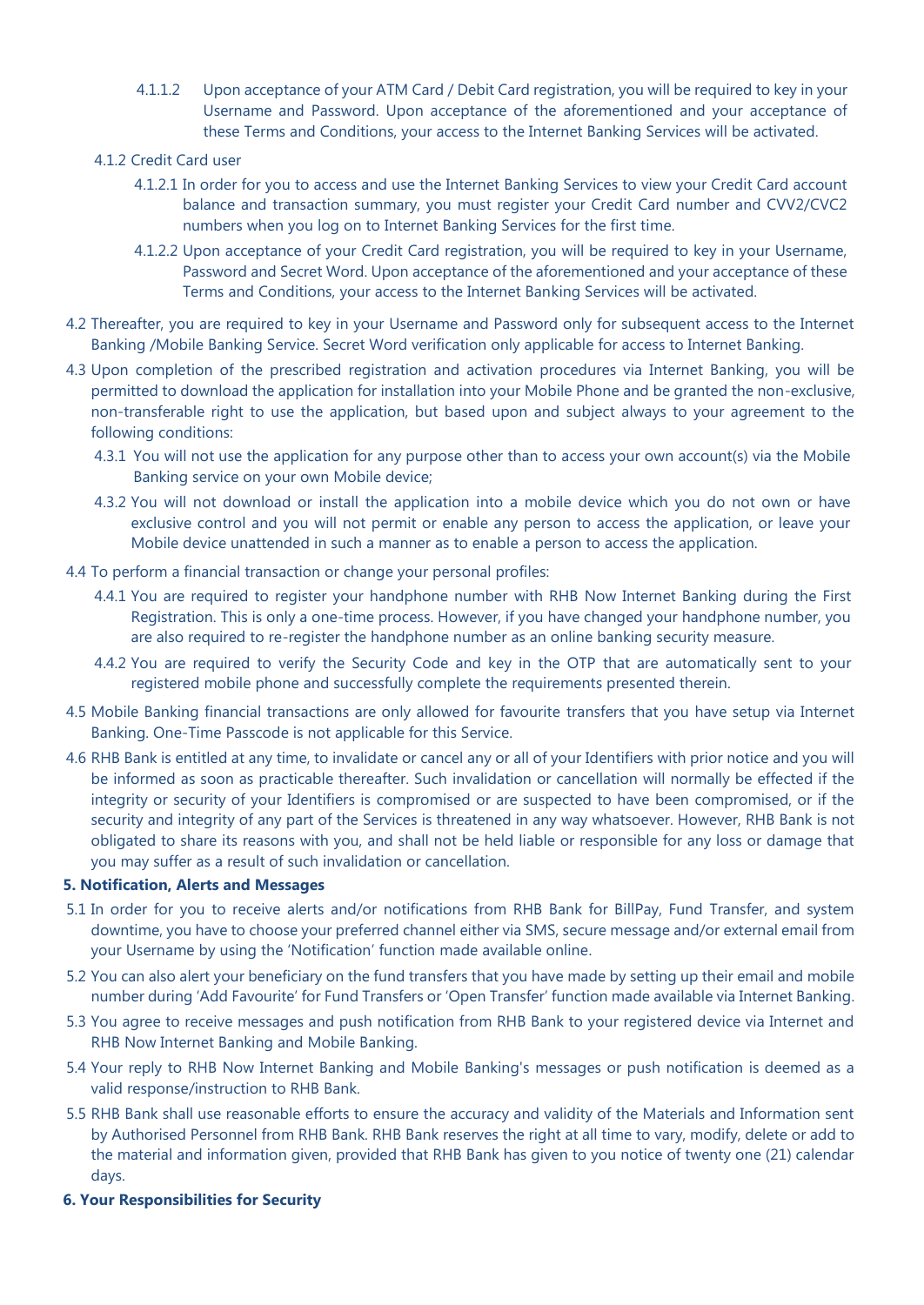- 6.1 To ensure you alone can access and give instructions using the Services, you must keep strictly to the following security procedures:
	- 6.1.1 It is your sole responsibility to ensure your Identifiers stay secret. You must not disclose any of your Identifiers to anyone - even to your joint account holder, or a Bank staff member, or someone on our helpdesk. If you think any of your Identifiers is known to someone else, you must change it through the Services as soon as possible. If this is not possible you must notify us immediately by e-mailing us at [ibanksupport.kh@rhbgroup.com](mailto:ibanksupport@rhbbank.com.my) or call (855) 16 988 288.
	- 6.1.2 You must not let anyone else operate the Services for you, leave your computer terminal unattended whilst you are logged on to the Service, nor save your Identifiers on any prompt in your PC (so that the same is automatically entered upon accessing the Website without requiring you to physically key in your Identifiers). You acknowledge and agree that we shall not be held accountable or liable for any loss or damage (including without limitation any loss of funds) incurred or suffered by you or any other party in the event any or all of your information or funds are accessed, used or howsoever otherwise dealt with by third parties under the Service.
	- 6.1.3 In addition, you are responsible for your own personal computer anti-virus and security measures to prevent unauthorised access to your transactions and Accounts via the Services.
	- 6.1.4 You should check your account balances periodically and/or upon the appropriate length of time subsequent to any transaction and let us know urgently about any errors. If you become aware or suspect that there are unauthorised transactions or unauthorised access to the Services, you must notify us immediately by e-mailing us at [ibanksupport.kh@rhbgroup.com](mailto:ibanksupport@rhbbank.com.my) or call (855) 16 988 288.
	- 6.1.5 You must ensure the application downloaded for Mobile Banking is genuine.
	- 6.1.6 All such passwords must be kept strictly confidential and must not be disclosed to anyone else.
	- 6.1.7 You must not leave your Computer / Mobile Device unattended or permit any person access to your computer / Mobile Device in such a manner that he may access your Internet Banking, application or the Mobile Banking Service, whether with or without your consent.
	- 6.1.8 In the event that you lose or replace or part with possession or control of your Mobile Device or any other device in which the application are installed, or if you have reason to believe that someone has accessed your bank account(s) using the application, you must immediately notify and instruct RHB Bank to invalidate the identifiers immediately, and make a fresh application to register for the Internet Banking to enable you to access Internet banking/Mobile Banking service.
	- 6.1.9 If your mobile phones lost or stolen, report any unauthorized payments via this Services as a result of your lost or stolen mobile phone immediately.
- 6.2 In case of suspicion of unauthorized transactions, we may suspend your access and use of the Services until your Identifiers have been set up.

## **7. Operating Times**

- 7.1 The Service will usually be available for use 24 hours, 7 days a week unless otherwise specified in these Terms and Conditions or in the Website.
- 7.2 Some or all of the Services that may be accessed through the Website/Mobile banking application may not be available at certain times due to routine maintenance requirements, malfunctions or system failure, excess demands on the system and/or circumstances beyond our control. RHB Bank makes no warranty that the Service (or any part thereof) provided under the Website/ Mobile Banking application will be available at the times stated herein. In the event of any failure or disruption in the Service (or any part thereof), you may e-mail us at [ibanksupport.kh@rhbgroup.com](mailto:ibanksupport@rhbbank.com.my) or call (855) 16 988 288. Please be reminded that banking transactions may still be conducted via our other service delivery channels (eg. Branch, ATM,etc.).

#### **8. Instructions**

- 8.1 You irrevocably agree and authorise us to act on all your instruction(s) (including funds transfers, bill payments, stop payment instructions, viewing of Accounts and your accounts maintained at other website etc.) via the Services after you have successfully logged on to the Services, and accept full responsibility for all such instruction(s), and in particular for ensuring the accuracy and completeness of your instruction(s), and also for ensuring that the same instructions are not inadvertently transmitted to us twice.
- 8.2 All instruction(s) issued after successful log on to the Services, when received by us, shall be effected in accordance with the procedures, limits and conditions determined by us and any applicable laws from time to time. We may delay or refuse to carry out or determine the priority of or execute any such instruction(s), without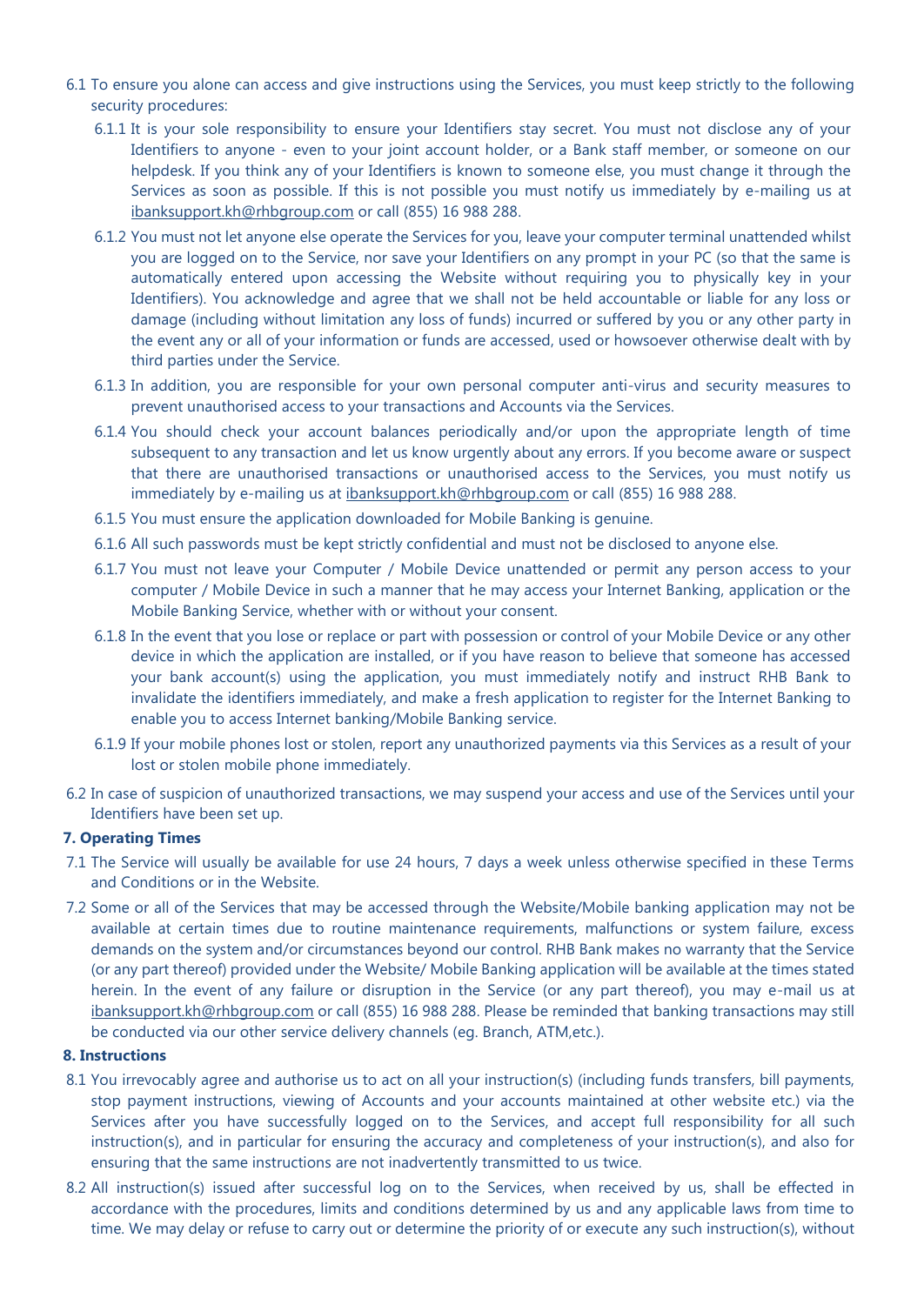prior notice and at our absolute discretion, at any time without giving any reason to you. Please be reminded that certain transactions may only be processed during normal banking hours and may take a number of business days to complete, despite the extended operating times of the Service.

- 8.3 All instruction(s) issued after successful log on to the Services shall be binding on you once transmitted to us regardless of whether the instruction(s) are issued by you or by some other person, whether authorised or not and notwithstanding any error, fraud, or forgery. We will not be liable for any loss or damage (including without limitation loss of funds) suffered or incurred by you as a result of :-
	- 8.3.1 any unauthorised instructions or transactions effected using your Identifiers, as a result of your nonobservance with your obligations under Clause 6 hereof;
	- 8.3.2 our refusal to act upon any instruction(s) given to us under, in RHB Bank's absolute opinion, suspicious or irregular circumstances;
		- 8.3.2.1 our effecting instruction(s) without verifying the accuracy and/or completeness of such instruction(s), although RHB Bank is entitled at its sole discretion to seek such confirmation from you; or
		- 8.3.2.2 your non-observance of any of the Terms and Conditions herein, including but not limited to bounced cheques caused by insufficient funds in your Account(s) after the debiting of the fees and charges under Clause 11 hereof.
- 8.4 Once you have given an instruction, you cannot cancel or amend it. However, upon your request, we may, at our absolute discretion, (but shall not be obligated to) agree to revoke, cancel, reverse or otherwise amend any earlier instruction of yours. All costs and charges incurred by us in implementing any such requests by you shall be borne by you and may be debited from your Account(s) as RHB Bank deems fit.
- 8.5 It shall be your responsibility to notify us immediately:
	- 8.5.1 upon receipt of incomplete, garbled or inaccurate data or information from us of any and all instructions, transactions or other use under the Service.
	- 8.5.2 upon receipt of any data or information which is not intended for you and you shall delete such data or information immediately and not retain the same (or copies thereof).
	- 8.5.3 upon becoming aware, or where you suspect or have any reason to believe that any instruction(s) sent by you has not been received by us or is not accurate including without limitation any mistaken, fraudulent or unauthorised payments or funds transfers from or to your Account(s).

## **9. Rights of & Liabilities to Third Parties**

- 9.1 At times you may require services of and/or software provided by third parties, which are not under our control, to access and operate the Internet Banking / Mobile Banking Services. In this regard, you understand and agree as follows :-
	- 9.1.1 you are solely responsible for and shall not in any way hold us responsible or liable for any services and/or software through which you access the Internet Banking / Mobile Banking Services that are not controlled by us;
	- 9.1.2 you shall be solely responsible to ensure that the software that is supplied to you is compatible with any computer, computer system or other device from which you access the Internet Banking Services or Mobile Banking services and any other software on that computer or any other provider on other device;
	- 9.1.3 you shall be bound by all terms and conditions prescribed by such services and/or software as aforementioned used by you to access the Internet Banking Services or Mobile Banking Service without any recourse to us;
	- 9.1.4 we shall not be held liable or responsible for any loss or damage or other charges or expenses that may be incurred by you by your use of such services and/or software as aforementioned.
- 9.2 You understand that any access to the Website or the Internet Banking or Mobile banking Services will be effected through the relevant internet service provider, network provider or communication network provider or any other provider in the country from which such service is accessed, and to this extent such access will also be subject to and governed by the relevant laws and regulations of that country and any terms and conditions prescribed by such relevant internet service provider, network provider or communication network provider or any other provider.
- 9.3 We do not warrant the security and confidentiality of information transmitted through the internet service provider, network provider or communication network provider or any equivalent system in any jurisdiction via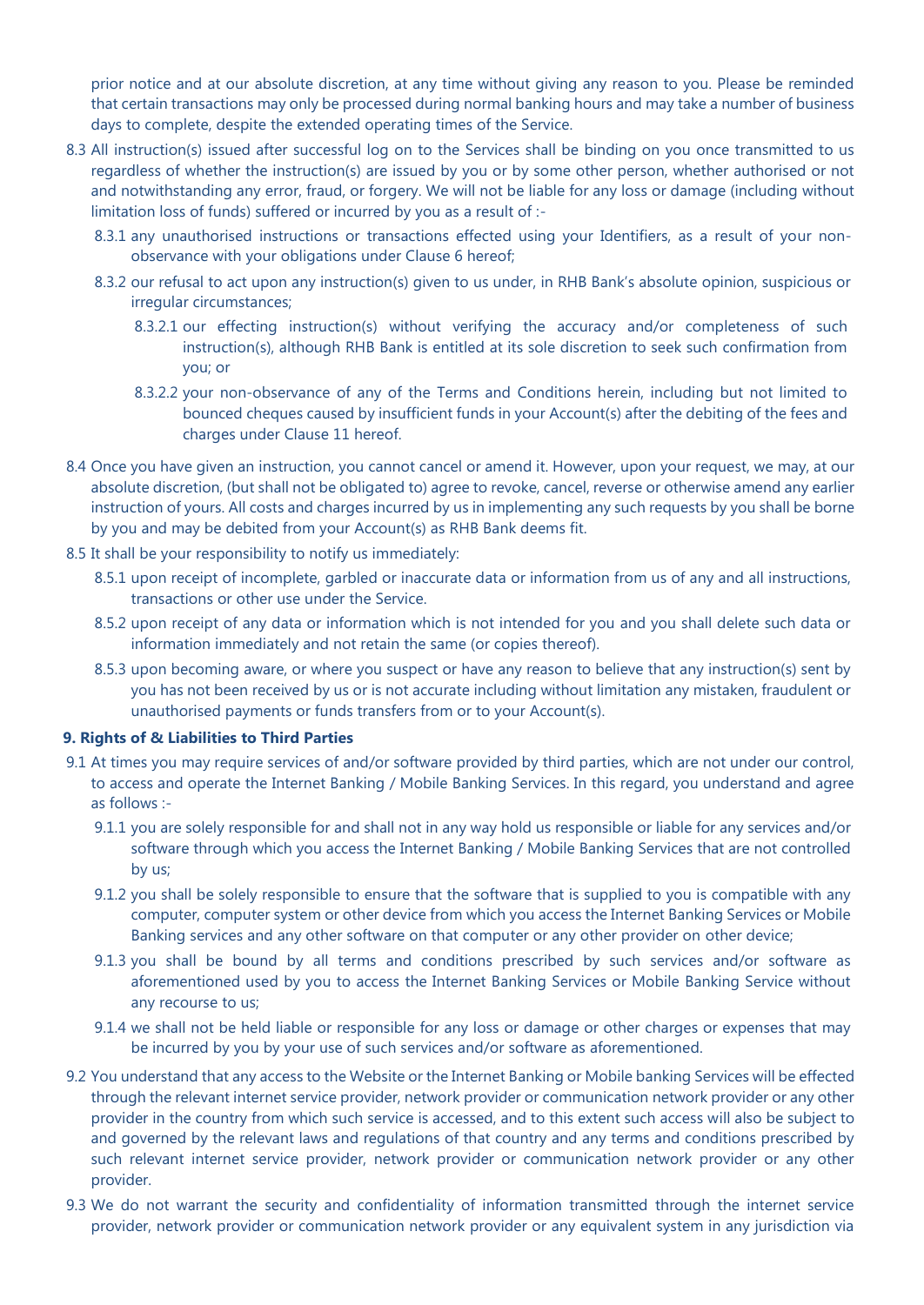the Internet Banking /Mobile Banking Services. In addition thereto, you accept and agree that we shall bear no responsibility for any electronic, mechanical, data failure or corruption, computer viruses, bugs or related problems that may be attributable to services provided by any relevant internet service provider, network provider or communication network provider or any other provider.

- 9.4 RHB Bank will, from time to time, and at our sole and absolute discretion, display certain third party products or services in the Website, or a link to the website of such third party in our Website. While RHB Bank will endeavour to ensure a minimum quality and standard for all products and services offered within our Website and Mobile Banking application, since your purchase of such products or services will be directly from the third party concerned, we cannot make any representations or warranties on the pedigree of such third party and/or the quality or standard of their products or services.
- 9.5 You shall indemnify, defend and hold us harmless from and against any and all suits, actions, judgments, damages, costs, losses, expenses (including legal fees on a solicitor and client basis) and other liabilities arising from a breach and/or contravention and/or non-compliance with any provision under this Clause 9.

#### **10. Equipment and Software**

- 10.1 You also agree that you are solely responsible for your computer, system or other device from which you access the Internet Banking Services, including without limitation the maintenance, operation and permitted use of such computer, system or other device and that it is your obligation to comply with any criteria imposed by us from time to time with respect to your computer, system or other device from which you access the Internet Banking Services (including any software used).
- 10.2 You shall not access the Service using any computer, system or other device which you do not own unless you have received the owner's permission. You shall also ensure that any computer, system or other device from which you access and use the Internet Banking Services shall be properly maintained and shall be free from any defects, viruses or errors. You are to further ensure that your PC or laptop is loaded with the latest anti-virus and anti-spyware software and that the said software are at all times installed and updated with the latest pattern. You shall also ensure that you downloaded application from trusted channels and genuine application and all downloaded application is at your own risk.
- 10.3 Any material downloaded or otherwise obtained through the use of the Services is done at your own discretion and risk and you are solely responsible for any damage to your computer system or loss of data that results from the download of any such material. No advice or information, whether oral or written, obtained by you from RHB Bank or the Service Provider through or from the Services will create any warranty not expressly stated in these terms.

#### **11. Fees and Charges**

- 11.1 RHB Bank is entitled, from time to time, with advance noticeto levy such fees and charges, or vary existing fees and charges, for the access and/or use of the Service or for any products, services or items provided in the Website, in accordance with any applicable rules, regulations or other directives imposed by any relevant authorities. Continued access and use of the Service shall be considered your acceptance of such fees and charges.
- 11.2 The fees and charges stated above relate only to the access and use of the Service or the Website or any product or service provided thereunder. You may also be liable for any other fees or charges imposed by RHB Bank for transactions and instructions made under or pursuant to this Service (including bank charges, administrative charges, processing fees, interest charges, etc.) and which are payable to us under the Standard Terms or under any other applicable agreements, terms, conditions or procedures determined by RHB Bank from time to time.
- 11.3 You further agree to pay all taxes, levies, stamp duties and governmental charges which arise from your access and use of the Service or the Website.
- 11.4 Please be reminded that RHB Bank has the right to automatically debit your Account(s) for all fees and charges for the access and use of the Service, and any governmental fees, taxes, levies and/or stamp duty, and also any other fees and charges payable on the transactions performed by you from time to time, herein mentioned. We shall be obligated to notify you or to obtain your consent prior to any debit made by us.
- 11.5 Please also be reminded that in the event your Account is overdrawn as a result of RHB Bank's exercise of its right to automatically debit your Account, the amount for which your Account is overdrawn including interest and any other bank, administrative or other charges imposed by us is a debt due and payable to us, which shall attract the usual overdraft facility interest and penalty rates.
- **12. Restrictions on Your Use of Internet Banking services / Mobile Banking services**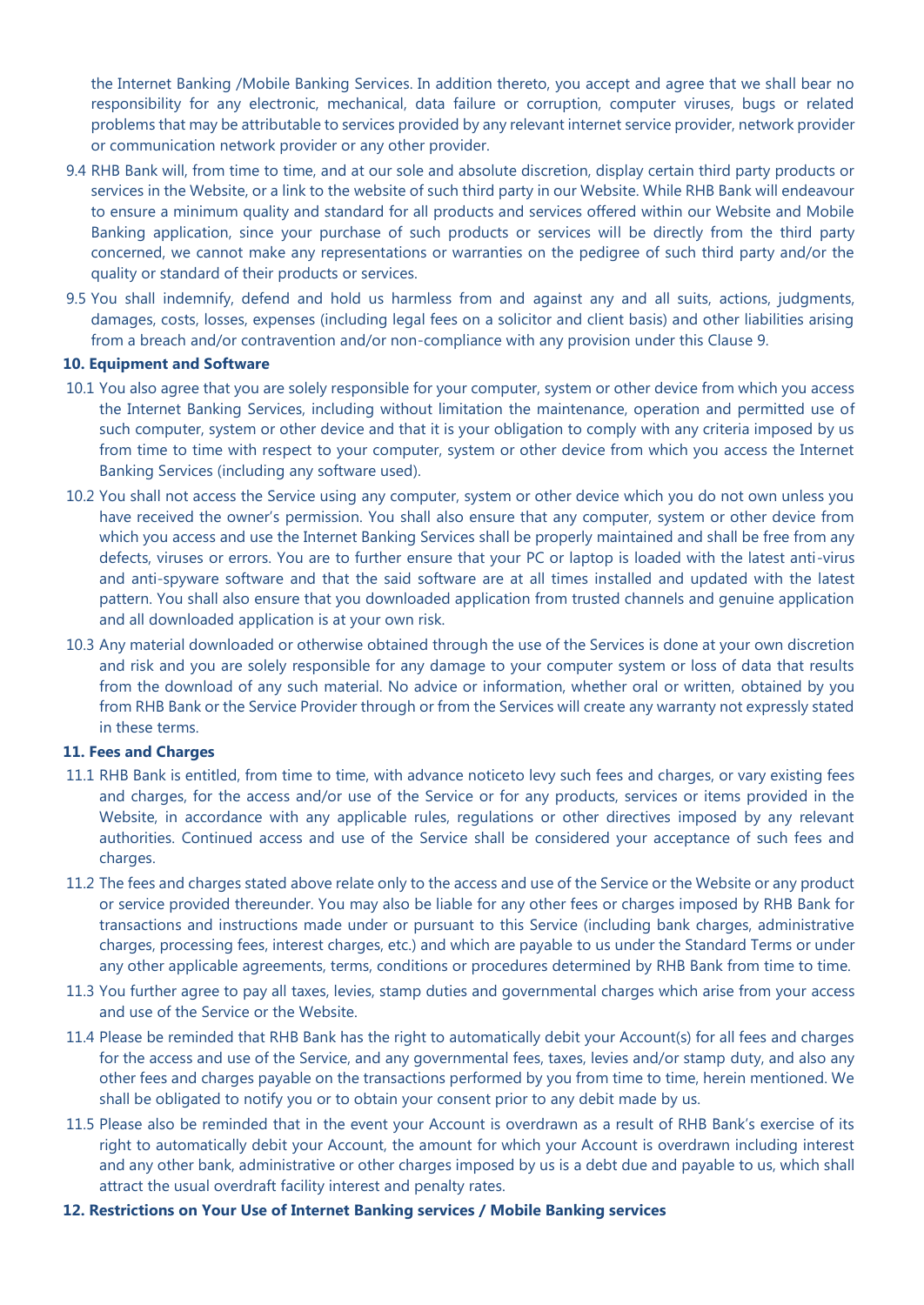- 12.1 As a condition of your permitted use of the Website / Mobile Banking Application, you undertake that you will not use the Website / Application (or any service, information or product thereunder) for any illegal or unlawful purpose or where otherwise prohibited under law or by these Terms and Conditions. You shall not use the Website / Mobile Banking Application (or any service, information or product thereunder) in any manner which could damage, disable, overburden, corrupt or impair the Website or the hardware or application and software system, security protocols, information/service provider networks or other operations or interfere with any party's use and enjoyment of the Website. You shall not attempt to gain unauthorised access to any account(s) (other than your own) or any hardware and software system, security protocols, information/service provider networks or other operations connected to the Website / Mobile Banking Application, through hacking, password mining or any other means. You shall not obtain or attempt to obtain any materials or information through any means not intentionally made available through the Website or the Internet Banking Services/ Mobile Banking Services
- 12.2 In addition to the aforesaid restrictions and conditions for your permitted use and access to the Website/ Mobile Banking Application you shall not modify, copy, distribute, transmit, use or otherwise deal with any of the products, services, information or Content of the Website/ Mobile Banking Application without obtaining our prior written approval unless expressly allowed under these Terms and Conditions. Further, you shall not post, send or transmit any unauthorised content on to or through the Website/ Mobile Banking Application including without limitation, content that (i) is unlawful, vulgar, obscene, libelous, breach of privacy, abusive or otherwise objectionable; (ii) "junk mail", "spam", "chain letters" or any other form of unauthorised materials; and (iii) contains software viruses or any file or program that may interrupt, disable, overburden, corrupt or impair the Website or the hardware and software system, security protocols, information/service provider networks or other operations.
- 12.3 At all times you agree to keep and maintain sufficient funds in your Account(s) in order to facilitate any request given pursuant to these Terms and Conditions.

#### **13. Ownership of Intellectual Property Rights**

- 13.1 You are permitted to use content delivered to you through the Services only on the Services as provided within this terms and conditions.
- 13.2 We own absolutely and hereby assert whether now or in the future all registered and unregistered rights (including all moral rights) in the Internet Banking / Mobile Banking Services, the Content, application and the Website and any other legal and beneficial rights and interests of whatever nature related thereto conferred under the laws of the Kingdom of Cambodia and all the countries in the world for the full period thereof, together with any renewals and extensions thereof.
- 13.3 Nothing herein shall be deemed to grant any express or implied license (or other right) to you to use, reproduce, copy or otherwise deal with any one or more of the intellectual property or proprietary rights set out in the aforesaid paragraph. The Internet Banking /Mobile Banking Services and the rights granted to you under these Terms and Conditions are made available to you strictly for your personal use and access. Any rights not expressly granted under these Terms and Conditions are entirely and exclusively reserved to and by RHB Bank.
- 13.4 You are licensing to RHB Bank and its Service Provider any information, data, passwords, materials or other content (collectively, "Customer Content") you provide through or to the Services. RHB Bank and Service Provider may use, modify, display, distribute and create new material using such Customer Content to provide the Services to you. By submitting Customer Content, you automatically agree, or promise that the owner of such Customer Content has expressly agreed that, without any particular time limit, and without the payment of any fees, RHB Bank and Service Provider may use the Customer Content for the purposes set out above. As between RHB Bank and Service Provider, RHB Bank owns your confidential account information.
- 13.5 You shall not yourself or through any third party commit or attempt to commit any infringing acts, including but not limited to framing, unauthorised linking, spamming, metatagging, and/or spidering.
- 13.6 You agree not to reverse engineer or reverse compile any of the Service technology, including but not limited to, any Java applets associated with the Service.
- 13.7 From time to time RHB Bank may issue directives or instructions in relation to any use of the intellectual and proprietary rights belonging to RHB Bank (or to its designees) and you shall forthwith comply with any and all such directives or instructions.

#### **14. Representations and Warranties**

14.1 Except as specifically provided herein and to the fullest extent permitted by law, you understand and agree that the use of the Services and all information, products and other content (including that of third parties) included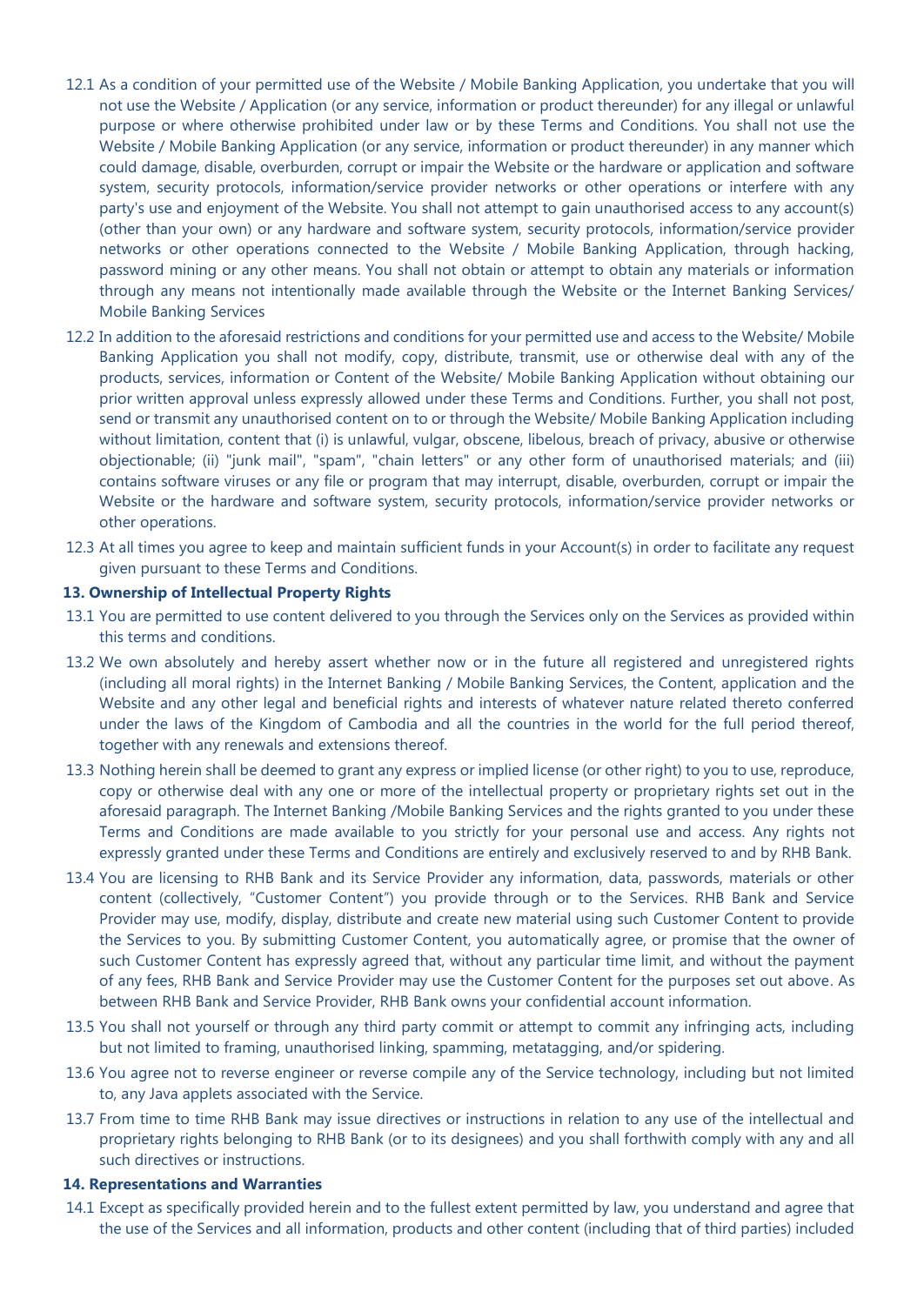in or accessible from the Services is at your sole risk. The Services is provided on an "as is" and "as available" basis. We and the Service Provider expressly disclaim all and any warranties, representations, guarantees or endorsements, whether express or implied, oral or written, including without limitation to warranties for merchantability, fitness for a particular purpose, accuracy, quality, adequacy, security, availability, reliability, timeliness, non-infringement and/or completeness of any product, service, information, Content or any other (including third party products, services, information and content) contained in the Website or made available to you under or pursuant to the Internet Banking / Mobile Banking Services or these Terms and Conditions or the performance, use and operation of any of the foregoing. RHB Bank and the Service Provider make no warranty that (i) the Service will meet your requirements, (ii) the Service will be uninterrupted, timely, secure, or error-free, (iii) the results that may be obtained from the use of the Service will be accurate or reliable, (iv) the quality of any products, services, information, or other material purchased or obtained by you through the Service will meet your expectations, or (v) any errors in the technology will be corrected (vi) the Service will not be suspended, terminated or cancelled due to any reason whatsoever.

14.2 You agree that you have placed no reliance on any representation, warranty or guarantee made by us save and except for those representations, warranties or guarantees which have been expressly stated under these Terms and Conditions. Any representations, whether written or oral, given by any officer or representative of RHB Bank shall be void and have no legal effect whatsoever.

#### **15. Liability & Indemnity**

- 15.1 We and Service Provider or any of our and their affiliates, account providers or any of their affiliates shall only be liable for your direct losses and damages caused solely by our gross negligence and/or willful default. In no event will we, our Service Provider or any of our and their affiliates, account providers or any of their affiliates be liable for any other losses or damages, whether direct or indirect, exemplary, consequential, incidental, punitive, special losses or damages, or loss of income, profits, goodwill, use, data or other intangible losses (including those of any third parties) howsoever arising, and all such damages are expressly excluded.
- 15.2 The above provision will apply notwithstanding the fact that RHB Bank or the Service Provider may have been advised of the possibility of such damages, resulting from: (i) the use or the inability to use the Services; (ii) the cost of getting substitute goods and services, (iii) any products, data, information or services purchased or obtained or messages received or transactions entered into, through or from the Services; (iv) unauthorized access to or alteration of your transmissions or data; (v) statements or conduct of anyone on the Services; (vi) the use, inability to use, unauthorized use, performance or non-performance of any third party account provider site, even if the provider has been advised previously of the possibility of such damages; or (vii) any other matter relating to the Services.
- 15.3 Without prejudice to the generality of the foregoing, you understand that you are personally responsible for your use and access to the Internet Banking / Mobile Banking Services and/or the Website, Application and hereby agree to indemnify, defend and hold RHB Bank harmless against any and all claims, demands, suits, actions, judgements, damages, costs, losses, expenses (including legal fees and expenses on a solicitor and client basis) and other liabilities whatsoever and howsoever caused that may arise or be incurred by RHB Bank in providing the Internet Banking /Mobile Banking Services to you, whether or not arising from or in connection with :-
	- 15.3.1 your failure to strictly observe your security obligations under Clause 6 hereof, and/or the subsequent acts or omissions of any person using your Identifiers as a consequence of your failure to so observe your aforesaid security obligations;
	- 15.3.2 an infringement of a trademark, or copyright, or other intellectual proprietary right of a third party (please refer to Clause 13 hereof);
	- 15.3.3 any illegal, immoral and/or negligent act, error or omission via the Service, including but not limited to computer crimes, fraud, cheating, defamation, etc. (please refer to Clause 12 hereof) and/or your failure to observe the applicable laws and/or regulations applicable (please refer to Clause 16 hereof); and/or
	- 15.3.4 your failure to ensure that you have sufficient funds in your Account(s).

The parties hereto agree that this provision shall take effect to the widest and fullest extent permitted by law.

15.4 The provisions of this Clause 15 herein shall take effect to the widest and fullest extent permitted by law. Reference to the term "we" "us" or "our" in this Clause 15 herein and elsewhere in respect of RHB Bank's liability shall include, wherever applicable, RHB Bank's partners and contractors as well as RHB Bank's directors, employees, personnel, agents and/or representatives.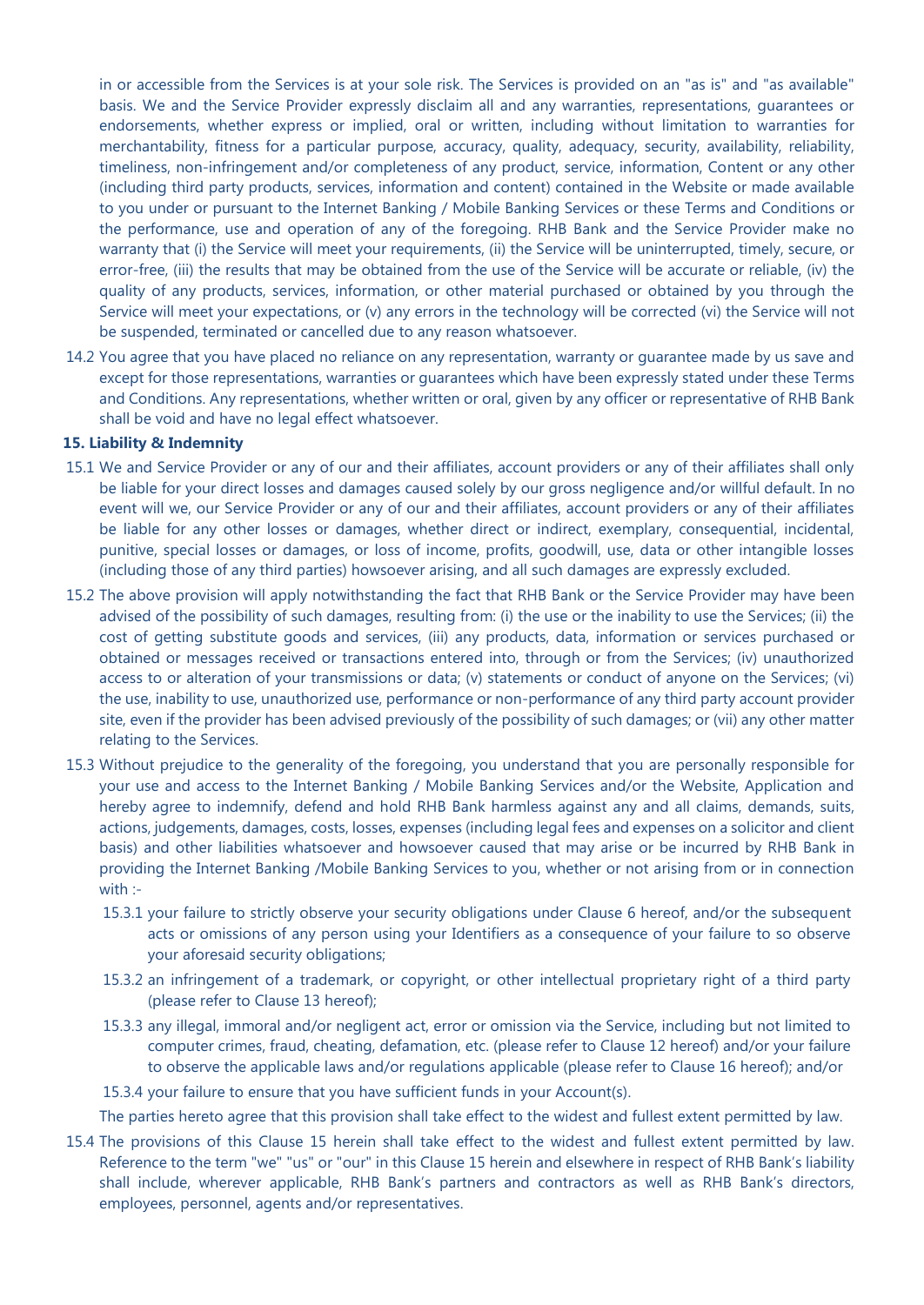## **16. Suspension/Termination of Service**

- 16.1 Notwithstanding any other provision herein, we may, at any time, with or without notice and without having to give any reason to you, immediately discontinue, suspend or terminate the Internet Banking or Mobile Banking Services (or any part thereof) or your right to access and use the Internet Banking or Mobile Banking Services (or any part thereof), unconditionally or otherwise, at our sole and absolute discretion. RHB Bank may also, at its sole and absolute discretion, impose conditions on the suspension including the period of suspension and reinstatement of the Services and the requirements before any reinstatement is made.
- 16.2 Upon suspension or termination of the Services we shall not be obligated to act upon any of your instructions, whether received before or after the effective date of suspension or termination and which have not been already implemented by us, at our sole and absolute discretion. If there are any outstanding matters or activities that we require you to comply with, you shall take all steps required by us to effect completion or termination of all the activities under or pursuant to the Services or the Website. Any and all rights and licenses granted to you hereunder shall cease with immediate effect. Termination or suspension by us of the Services under this Clause 16 herein shall not entitle you to, and you hereby waive all rights to any claim or compensation against us for, any and all loss or damage suffered or incurred by you as a direct or indirect result of the act of termination or suspension.

#### **17. Governing Law and Jurisdiction**

- 17.1 These Terms and Conditions shall be governed by and construed in accordance with the laws of the Kingdom of Cambodia. The parties hereto shall submit to the exclusive jurisdiction of the courts in the Kingdom of Cambodia.
- 17.2 Without in anyway limiting or prejudicing the generality of this Clause 17 herein, you agree that :
	- 17.2.1 the issue and utilisation of the Service and these Terms and Conditions shall be subject to the National Bank of Cambodia's guidelines and/or regulations in force from time to time.
	- 17.2.2 All transactions or use by you under or pursuant to this Service shall not violate the laws of the Kingdom of Cambodia nor (if applicable) the laws existing in the country (ies) involved in your transaction or use thereof. It shall be your sole obligation to comply with the laws of the Kingdom of Cambodia or any other applicable country (ies) without our being obligated to inform or notify you of such laws.

#### **18. Notices**

- 18.1 Unless otherwise specifically provided under these Terms and Conditions or where otherwise notified by RHB Bank to you from time to time, any and all notices, instructions or other communications to be given hereunder by you to RHB Bank shall be either :-
	- 18.1.1 by way of secure message via the Internet Banking service, which shall be effective only upon RHB Bank's acknowledgement receipt by return secure message to you via the Internet Banking service; or
	- 18.1.2 in writing signed by you and sent by registered post, which shall be effective upon its receipt by RHB Bank at the following address:

**RHB Indochina Bank Limited (00001812) Digital Banking Department No 263, Ang Duong Street (St 110), Phnom Penh, Cambodia**

- 18.2 In addition to the usual methods, RHB Bank may also give notice to you in any one of the following methods at RHB Bank's sole discretion :-
	- 18.2.1 by secure message via the Internet Banking service, which shall be effective 24 hours after sending
	- 18.2.2 by electronic mail to your last known electronic mail address in accordance with RHB Bank's records, which shall be effective 24 hours after sending;
	- 18.2.3 by posting the notice or communication on the Website, which (if not otherwise stated in such notice or communication) shall be effective on the date of posting;
	- 18.2.4 by any other manner of notification at RHB Bank's discretion from time to time.
- 18.3 Except where specifically provided under these Terms and Conditions for specific time periods for notification, any notices given or required to be given by RHB Bank hereunder may be given in such manner as RHB Bank deems suitable, and with immediate effect or within any time period at RHB Bank's sole discretion.
- **19. Enquiries and Dispute Resolution**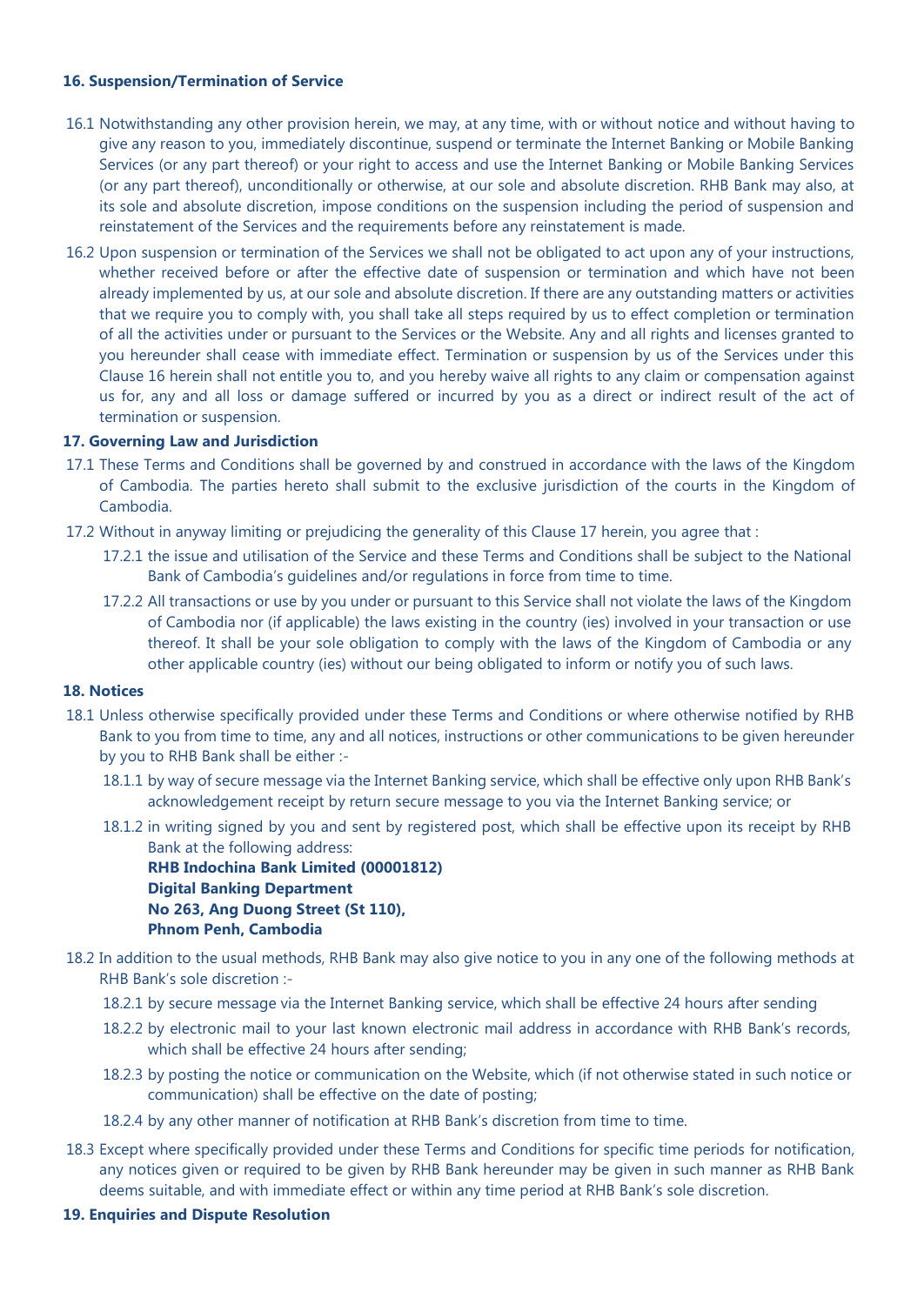19.1 Should you have any queries that require further assistance in relation to Internet and Mobile Banking, you may call (855) 16 988 288, or email to [kh.customerservice@rhbgroup.com](mailto:kh.customerservice@rhbgroup.com). In the event that you may have complaints or disputes, please either write in to the below address or contact us at (855) 16 988 288 and to state the nature of your complaints:

## **Customer Service RHB Indochina Bank Limited No 263, Ang Duong Street (St 110), Phnom Penh, Cambodia Fax: (855) 23 991 822**

- 19.2 You may be required to disclose all relevant information relating to your enquiries, or complaints or disputes but not limited to your name, the relevant Account(s) number(s), description of your query or complaint, amount(s) involved in the query or complaints, as maybe relevant. Where any communication involves your confidential information in relation to your Account(s) or transactions made in relation to your query or complaint, we encourage communication via Secure Message. In the event that you proceed to extend communication in relation to such information via non-secure message, you agree that you undertake all inherent risks associated with such mode of communication and shall not, at any time whatsoever, hold RHB Bank responsible or liable for the security of such information of any Loss suffered in relation thereto.
- 19.3 Your complaint and query shall be investigated and attended to. You will be informed of the result of the investigation or the answer to your query within ten (10) business days of receipt of such query or complaint.
- 19.4 In the event that more time is required to conduct investigation, the period stated in Clause 19.3 above shall be extended to such reasonable period as necessary which shall not exceed thirty (30) days from the date of such query or complaint received. The customer shall be informed in writing via secure message on reason(s) of the delay and the need for additional time to resolve the complaint.
- 19.5 Where you are not satisfied with the outcome of the investigation or of your complaint, you may appeal against such outcome by referring such complaint to the Bank Negara Malaysia or Financial Mediation Bureau (FMB).

## **20. Privacy Policy**

- 20.1 By successfully registering as a RHB Internet Banking or RHB Mobile Banking user and accessing to the Services, you acknowledge that you have read the [RHB's Privacy Notice,](https://www.rhbgroup.com/general-info/privacy-policy) and consent to RHB Bank processing your personal information in the manner described, including necessary disclosures and overseas transfers to relevant third parties, where required.
- 20.2 RHB Bank values your trust in us and respects the need to maintain the security and confidentiality of information that you provide to us as RHB customer who registered for the Service. We are therefore committed to protect our customer's privacy as stated in our Privacy Policy.

# **21. Confidentiality**

You hereby consent to and authorize RHB Bank, its respective directors, officers, employees, agents and any other persons who by reason of their capacity or office are entitled to receive your information or documents relating to your affairs or account to disclose/share your information or documents to other companies within the RHB Banking Group (for purpose of this clause 21, which shall include RHB Bank's holding company, its subsidiary(s), any associated company(s) and/or any company/branch as a result of any restructuring, merger, sale or acquisition), whether in or outside Cambodia, for purposes of providing you with the Services, including, without limitation, advising me/us on management of my/our financials and/or cross-selling, marketing and promotions of products and services of RHB Banking Group."

# **22. Severance**

If any provision or part-provision of this Terms and Conditions is or becomes invalid, illegal or unenforceable, it shall be deemed modified to the minimum extent necessary to make it valid, legal and enforceable. If such modification is not possible, the relevant provision or part-provision shall be deemed deleted. Any modification to or deletion of a provision or part-provision under this clause shall not affect the validity and enforceability of the rest of this agreement.

# **23. General**

- 23.1 These Terms and Conditions shall be read together with the Standard Terms. In the event of any inconsistency or conflict between these Terms and Conditions and the Standard Terms, these Terms and Conditions shall prevail only with respect to such inconsistency or conflict.
- 23.2 RHB Bank reserves the right at all times to vary, modify, delete or add to these Terms and Conditions by giving you prior notice thereof. However, in cases of urgency or in order to protect the security of the Internet Banking